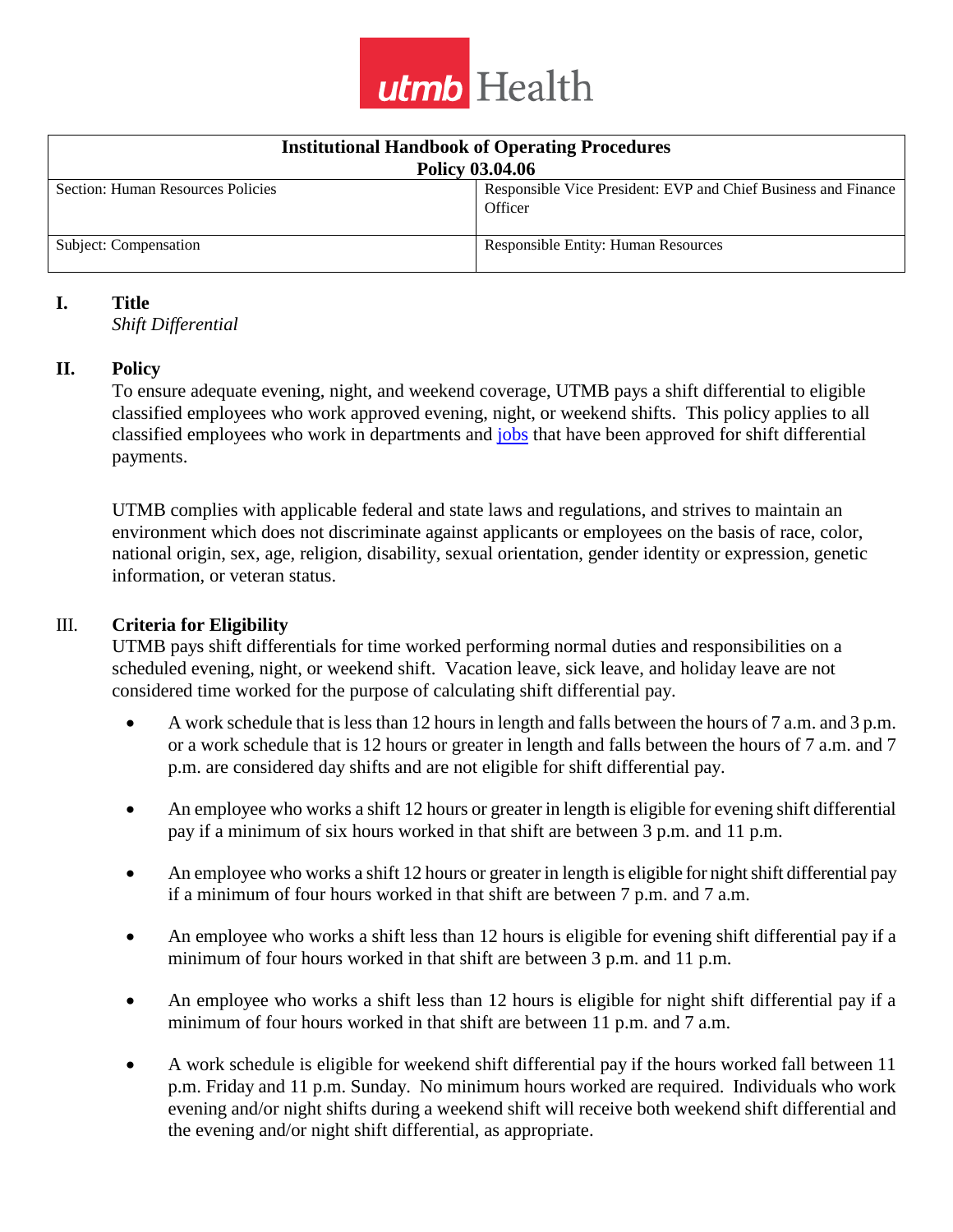#### IHOP Policy 03.04.06

# **IV. Establishing Approved Shifts**

Shift differential is approved for positions in 24-hour units that require around-the-clock coverage or operations that consistently require evening, night and weekend coverage. Each department identifies the necessary work shifts.

To establish a job title/job code as shift differential eligible, Human Resources must have market data that supports the granting of the differential and the department must obtain approval from the appropriate Vice President, dean, or equivalent-level executive. Once approval is obtained, the entity must coordinate the implementation of the new shift differential payments with Human Resources (HR), Finance, and Payroll Services. This coordination should normally be accomplished 30 days before the payments are implemented.

#### **V. Payment**

The established shift differential hourly rates are found on the [HR website.](https://hr.utmb.edu/comp/) Shift hourly rates vary based on the following shifts.

Shifts less than 12 hours in length: Evening Shift (an eight-hour period from 3 p.m. to 11 p.m.) Night Shift (an eight-hour period from 11 p.m. to 7 a.m.) Weekend Shift (all hours between 11 p.m. Friday and 11 p.m. Sunday)

Shifts 12 hours or greater in length:

Night Shift (all hours between 7 p.m. and 7 a.m.) Weekend Shift (all hours between 11 p.m. Friday and 11 p.m. Sunday)

Shift differential is not intended for incidental, non-scheduled occurrences. No minimum hours are required for weekend shift differential.

Examples:

- An employee who works a 6 p.m. to 2 a.m. shift (five  $[5]$  hours during the evening shift and three [3] hours during the night shift) will receive five (5) hours of shift differential pay at the evening rate and three (3) hours of shift differential pay at the night rate.
- An employee who works a 7 p.m. to 3 a.m. shift (four [4] hours each during the evening and night shifts) will receive four (4) hours of shift differential pay at the evening rate and four (4) hours of shift differential pay at the night rate.
- An employee who works a 7 a.m. to 7 p.m. shift (12 hours during the day shift) will receive no shift differential pay.
- An employee who works a 7 p.m. to 7 a.m. shift (12 hours during the night shift) will receive 12 hours of shift differential pay at the night rate.
- An employee who works a 10 a.m. to 10 p.m. shift (seven [7] hours during the evening shift) will receive seven (7) hours of shift differential pay at the evening rate.
- An employee who works a 6 p.m. to 6 a.m. shift  $(11)$  hours during the night shift) will receive 11 hours of night shift differential for the hours worked between 7 p.m. and 7 a.m.

## **VI. Recordkeeping**

To report shift hours worked, an employee is required to maintain accurate payroll time records.

## **VII. Related UTMB Policies and Procedures**